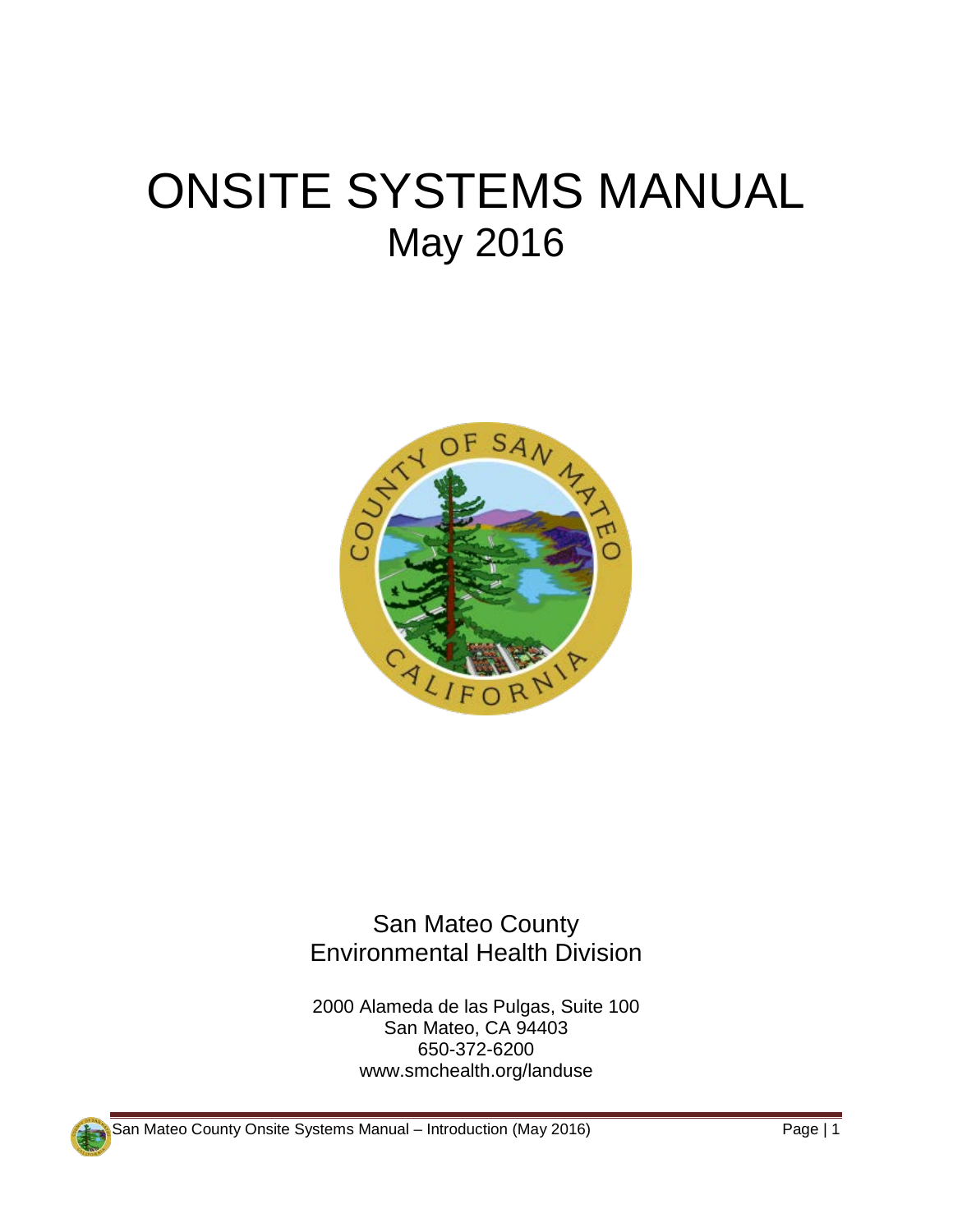## **San Mateo County Onsite Systems Manual**

## **OVERVIEW**

This *Onsite Systems Manual* (also "Onsite Manual", "Manual" or "OSM") provides the policy, procedural and technical details for implementation of the provisions of the San Mateo County Onsite Wastewater Treatment Systems (OWTS) Ordinance, codified in Chapter 4.84 of Title 4 – Sanitation and Health of the San Mateo County Ordinance Code. Section 4.84.020 provides further that:

- The *Onsite Systems Manual* shall be developed and maintained by Environmental Health, and shall provide a reasonable process for seeking input from the affected public and OWTS practitioners, such as OWTS designers and installers, regarding its development and any changes made to it.
- The *Onsite Systems Manual* and any amendments to it shall be subject to approval by Environmental Health and the San Francisco Bay and Central Coast Regional Water Quality Control Boards (RWQCB) in accordance with applicable State requirements and policies for onsite wastewater treatment.

This Manual replaces the former "Performance Standard", and incorporates new and updated information regarding design details and guidelines related to both conventional and alternative systems, operation and monitoring requirements and related procedural matters. It is intended to provide technical guidance for homeowners, designers, and installers of onsite wastewater treatment and dispersal systems.

It is expected that Environmental Health will periodically review and make amendments to the various procedures and technical information contained in this Onsite Systems Manual, typically on an annual or biannual basis. The amendments may include recommended changes originating from Environmental Health staff, RWQCB staff, other departments or agencies, contactors and consultants working in the OWTS industry, or other affected groups or individuals. Any substantive changes in requirements, such as changes in design criteria or addition of alternative design options, are expected to involve review and approval by the RWQCB as an update to the County Local Agency Management Program (LAMP).

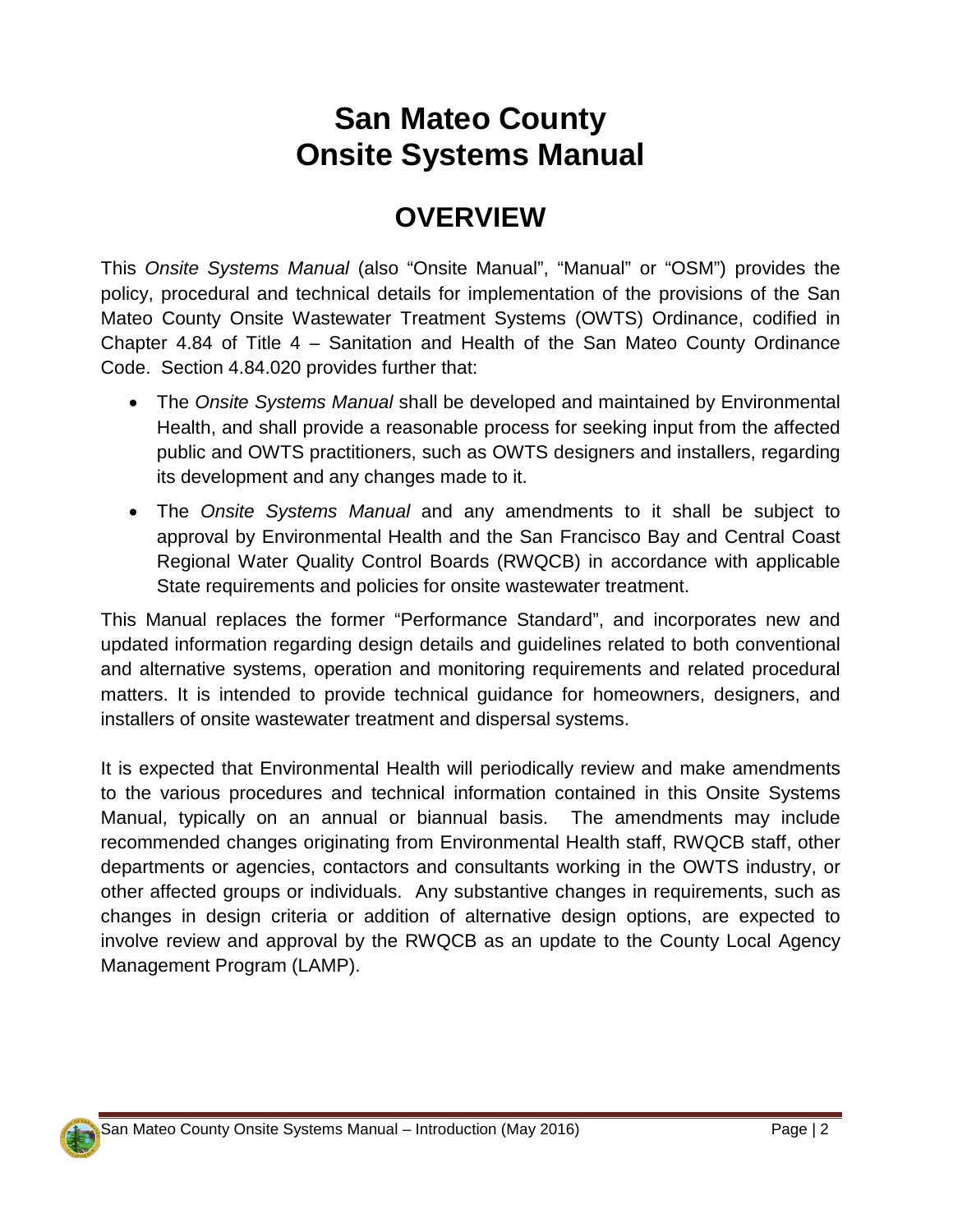The Onsite System Manual is divided into six main sections as follows:

- **Section 1: Policies and Administrative Procedures**
- **Section 2: Site Investigation Requirements and Procedures**
- **Section 3: Design and Construction Requirements for Conventional OWTS**
- **Section 4: Alternative OWTS Requirements**
- **Section 5: OWTS Performance, Monitoring and Evaluation**

**Section 6: Advanced Protection Management Program**

## **GLOSSARY OF TERMS**

Unless defined otherwise in this Manual, the terms used in this Manual have the same definition as in San Mateo County Ordinance 4.84 - Onsite Wastewater Treatment Systems.

"**Alternative OWTS**" is a type of OWTS that utilizes either a method of wastewater treatment other than a conventional Septic Tank for the purpose of producing a higher quality wastewater effluent and/or a method of wastewater dispersal other than a gravityfed trench Dispersal System for effluent dispersal.

"**Cesspool**" means an excavation in the ground receiving domestic wastewater, designed to retain the organic matter and solids, while allowing the liquids to seep into the soil. Cesspools differ from seepage pits because cesspool systems do not have septic tanks and are not authorized under the Water Quality Control Policy for Siting, Design, Operation and Maintenance of Onsite Wastewater Treatment Systems, adopted by the State Water Resources Control Board on June 19, 2012, which became effective May 13, 2013 (SWRCB OWTS Policy). The term cesspool does not include pit-privies and outhouses which are not regulated under the SWRCB OWTS Policy. (From SWRCB OWTS Policy)

"**Conventional OWTS**" means a type of OWTS consisting of a Septic Tank for primary treatment of sewage followed by gravity flow to a Dispersal System of drainfield trenches for subsurface dispersal of effluent into the soil.

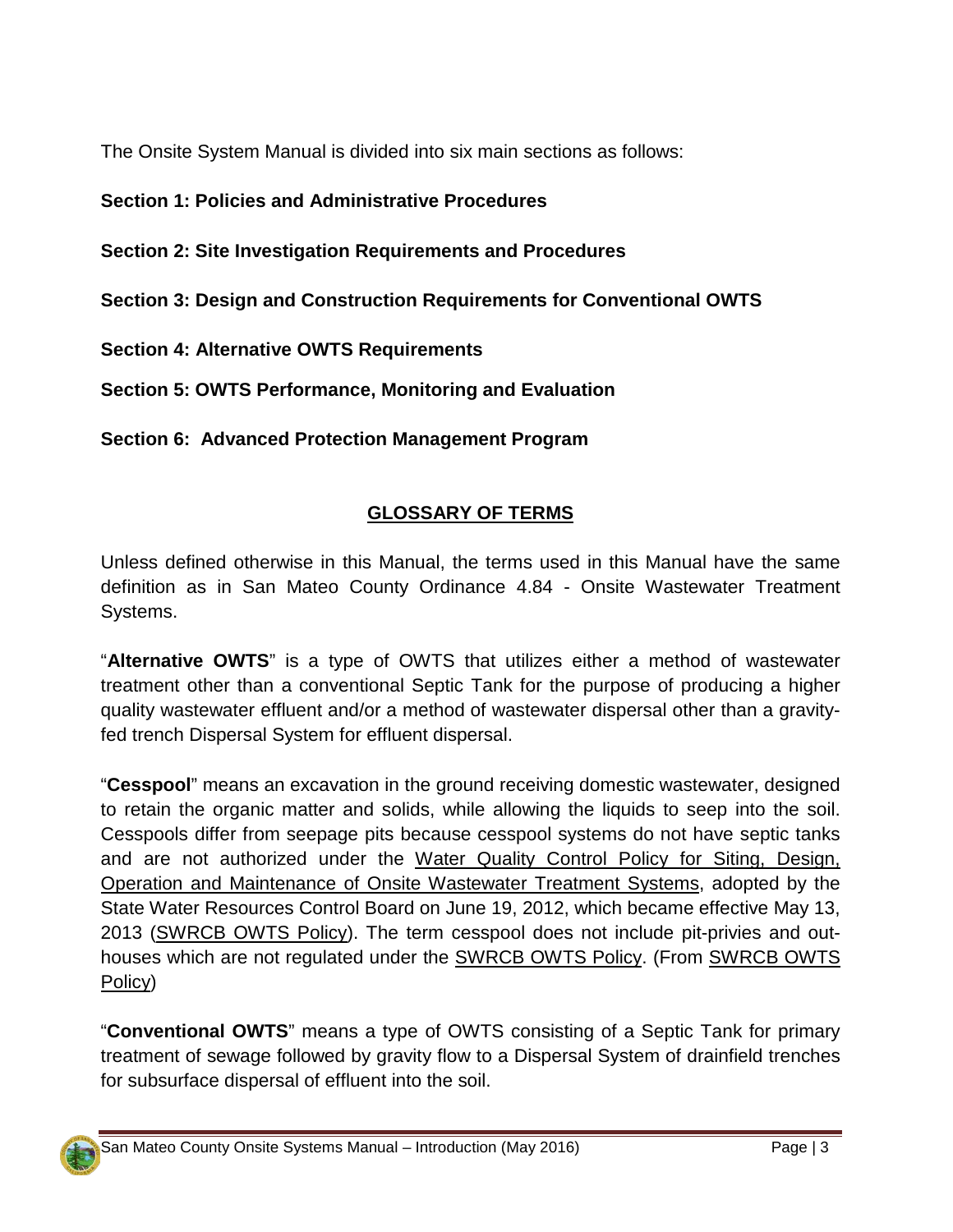"**Cut or Embankment**" means any area of land surface having a distinctly greater slope than the adjacent natural ground surface, greater than 36 inches in vertical height, and any part of which is lower in elevation than the ground surface at the nearest point of the OWTS. Cuts supported by retaining walls or similar structures shall be included in this definition, as shall steep natural ground surfaces where a sharp break in the ground slope is discernible.

"**Dispersal System**" means a series of trenches, beds, subsurface drip lines, or other approved method for subsurface infiltration and adsorption of wastewater effluent, including all component parts, such as piping, valves, filter material, chambers, dosing pumps, siphons and/or other appurtenances.

"**Domestic Wastewater**" means wastewater with a measured strength less than highstrength wastewater and is the type of wastewater normally discharged from, or similar to, that discharged from plumbing fixtures, appliances and other household devices including, but not limited to, toilets, bathtubs, showers, laundry facilities, dishwashing facilities, and garbage disposals. Domestic wastewater may include wastewater from commercial buildings such as office buildings, retail stores, and some restaurants, or from industrial facilities where the domestic wastewater is segregated from the industrial wastewater. Domestic wastewater may include incidental RV holding tank dumping but does not include wastewater consisting of a significant portion of RV holding tank wastewater such as at RV dump stations. Domestic wastewater does not include wastewater from industrial processes. (From SWRCB OWTS Policy)

"**Drainage Swale**" means any course of concentrated drainage water that has formed over time by either natural or man-made forces and where the flow of water is either at or near ground surface with no significant subsurface flow component. Also included in this definition are facilities used for the treatment and/or dispersal of roof runoff or other site drainage, such as vegetated swales and infiltration/percolation trenches or basins.

"**Environmental Health**" means the Director of Environmental Health Division or his/her designee.

"**Groundwater**" means water below the land surface that is at or above atmospheric pressure. (From SWRCB OWTS Policy)

"**Holding Tank**" means a watertight receptacle used to collect and store wastewater prior to it being removed from a property by means of vacuum pumping and hauling or another approved method.

"**Impaired Water Body**" means those surface water bodies or segments thereof that are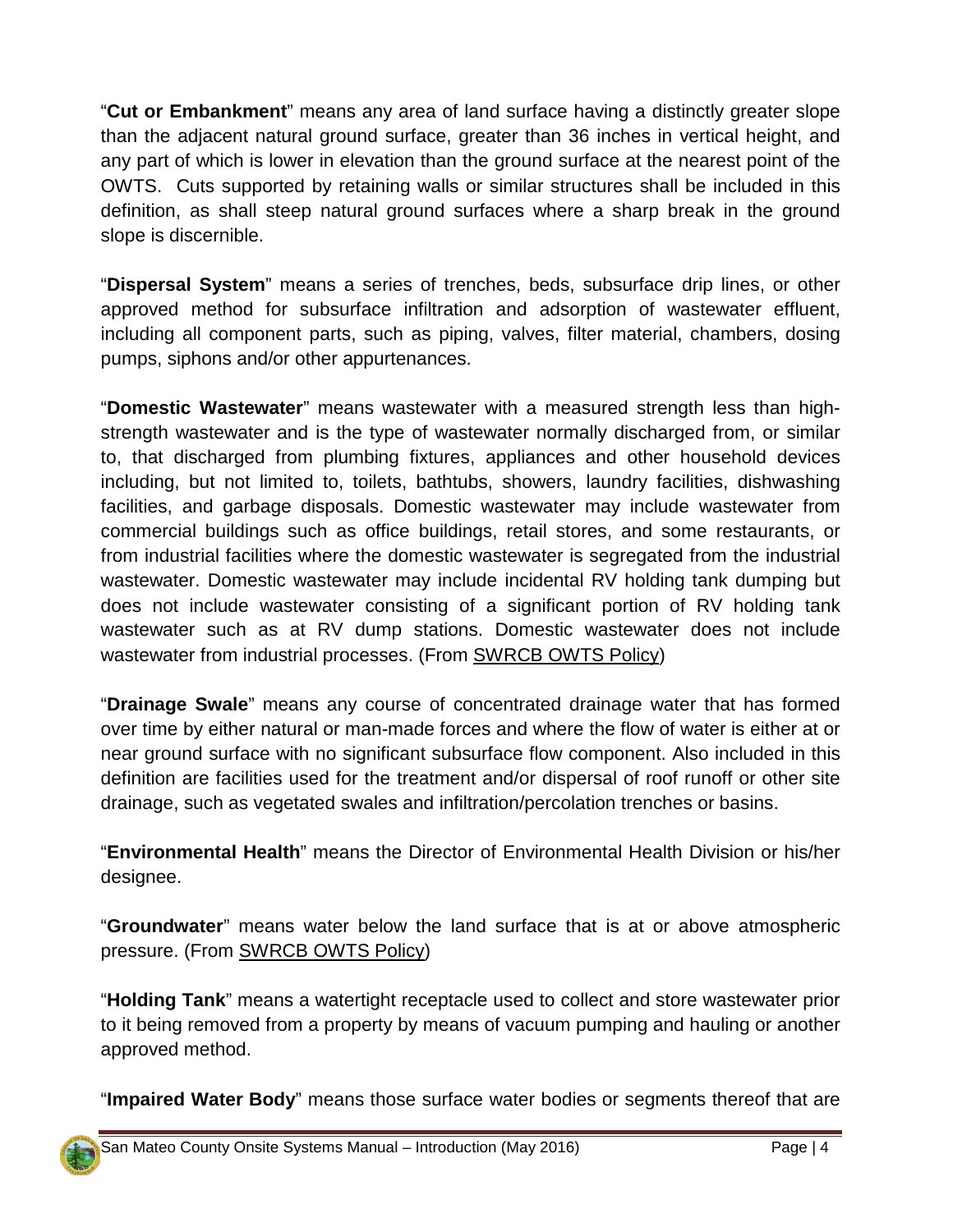identified on a list approved first by the State Water Board and then approved by US EPA pursuant to Section 303(d) of the federal Clean Water Act. (From SWRCB OWTS Policy)

"**Onsite Wastewater Treatment System (OWTS)**" means individual disposal system, community collection and disposal systems, and alternative collection and disposal systems that use subsurface disposal. The short form of the term may be singular or plural. OWTS do not include "graywater" systems pursuant to Health and Safety Code Section 17922.12. (From SWRCB OWTS Policy)

"**Operating Permit**" means the administrative document issued by Environmental Health authorizing the initial and/or continued use of an alternative OWTS in conformance with the provisions of the OWTS Ordinance and this manual, intended to aid in verification of the adequacy of alternative OWTS performance, and that may contain both general and specific conditions of use. An Operating Permit may also be issued for circumstances other than alternative OWTS, such as in connection with Holding Tank exemptions, Portable Toilet installations, or where, in the opinion of Environmental Health, the type, size, location or other aspects of a particular OWTS installation warrant the additional level of oversight provided by an Operating Permit.

"**OWTS Failure**" means the ineffective treatment and/or dispersal of waste resulting in the surfacing of raw, or inadequately treated sewage effluent, or the degradation of surface or groundwater quality and/or such as it creates a potential public health hazard. For a Dispersal System, signs of OWTS Failure may include surfacing wastewater effluent from the dispersal field or wastewater backed up into plumbing fixtures, including a Septic Tank, because the Dispersal System is not able to percolate the design flow of wastewater associated with the structures served. For a Septic Tank, signs of OWTS Failure may include compartment baffle buckling or failure or tank structural integrity failure such that either wastewater is exfiltrating or groundwater is infiltrating.

"**Percolation Testing**" is a method of evaluating water absorption of the soil. The test is conducted with clean water and test results are used in the design and sizing of the Dispersal System.

"**Portable Toilet**" means an enclosed unit intended for temporary use at a given location. Portable Toilets may also be referred to as chemical toilets in this manual, the OWTS Ordinance or in other County ordinances or California statute or regulation.

"**Pressure-dosing Distribution**" means a method of wastewater dispersal used to achieve equal distribution of wastewater within a dispersal field by employing a pump or automatic dosing siphon and distribution piping with small diameter holes or perforations spaced uniformly along its length.

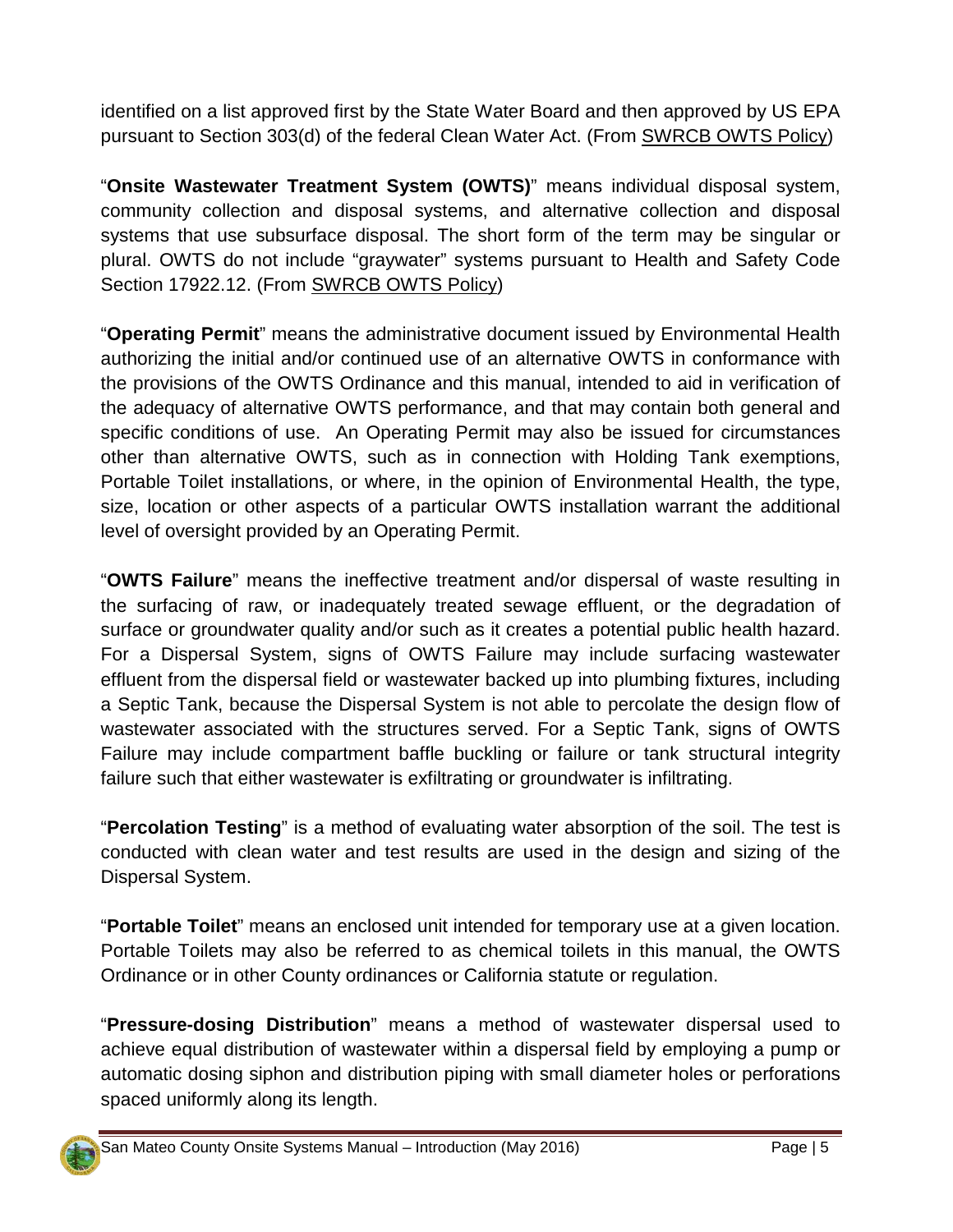"**Qualified OWTS Design Professional**" means an individual licensed or certified by a State of California agency to design OWTS and practice as a professional as allowed under their license or registration. Individuals certifying OWTS designs must be a State of California Registered Environmental Health Specialist, Professional Geologist, or Professional Civil Engineer.

"**Replacement OWTS**" means an OWTS that has its treatment capacity expanded, or its dispersal system replaced or added onto, after the effective date of the SWRCB OWTS Policy. (From SWRCB OWTS Policy)

"**Seepage Pit**" means a drilled or dug excavation, three to six feet in diameter, either lined or gravel filled, that receives the effluent discharge from a septic tank or other OWTS treatment unit for dispersal. (From SWRCB OWTS Policy)

"**Septic Tank**" means a watertight, covered receptacle designed for primary treatment of wastewater and constructed to:

- 1. Receive wastewater discharged from a building;
- 2. Separate settleable and floating solids from the liquid;
- 3. Digest organic matter by anaerobic bacterial action;
- 4. Store digested solids; and
- 5. Clarify wastewater for further treatment with final subsurface discharge. (From SWRCB OWTS Policy)

"**Site Evaluation**" means an assessment of the characteristics of the site sufficient to determine its suitability for an OWTS to meet the requirements of the SWRCB OWTS Policy. (From SWRCB OWTS Policy)

"**Soil**" means the naturally occurring body of porous mineral and organic materials on the land surface, which is composed of unconsolidated materials, including sand-sized, siltsized, and clay-sized particles mixed with varying amounts of larger fragments and organic material. The various combinations of particles differentiate specific soil textures identified in the soil textural triangle developed by the United States Department of Agriculture (USDA) as found in Soil Survey Staff, USDA; *Soil Survey Manual, Handbook 18*, U.S. Government Printing Office, Washington, DC, 1993, p. 138. For the purposes of the SWRCB OWTS Policy, soil shall contain earthen material of particles smaller than 0.08 inches (2mm) in size. (From SWRCB OWTS Policy)

"**Supplemental Treatment**" means any OWTS or component of an OWTS, except a septic tank or dosing tank, that performs additional wastewater treatment so that the effluent meets a predetermined performance requirement prior to discharge of effluent